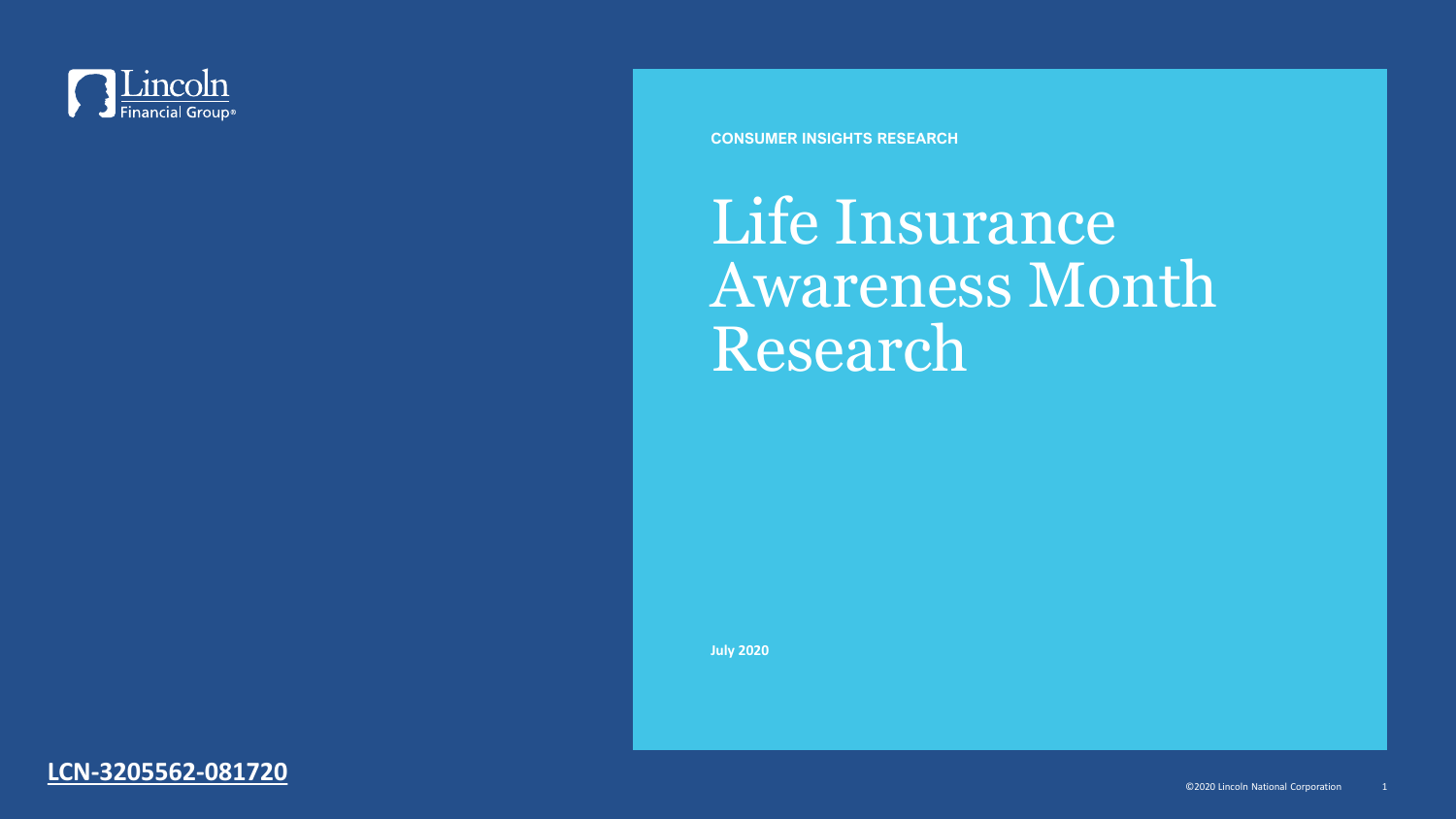

- This survey was conducted by ENGINE INSIGHTS-an independent third-party market research firm. ENGINE'S CARAVAN Omnibus Surveys are conducted three times a week among a demographically representative U.S. sample of 1,000 adults, 18 years of age and older. This survey was live on July 17-19, 2020.
- Respondents for this survey were selected from among survey panels of volunteers who participate in online surveys and polls. The data are weighted to reflect the demographic composition of the 18+ population. Completed interviews are weighted by five variables: age, sex, geographic region, race and education.

Lincoln Financial Group is the marketing name for Lincoln National Corporation and its affiliates.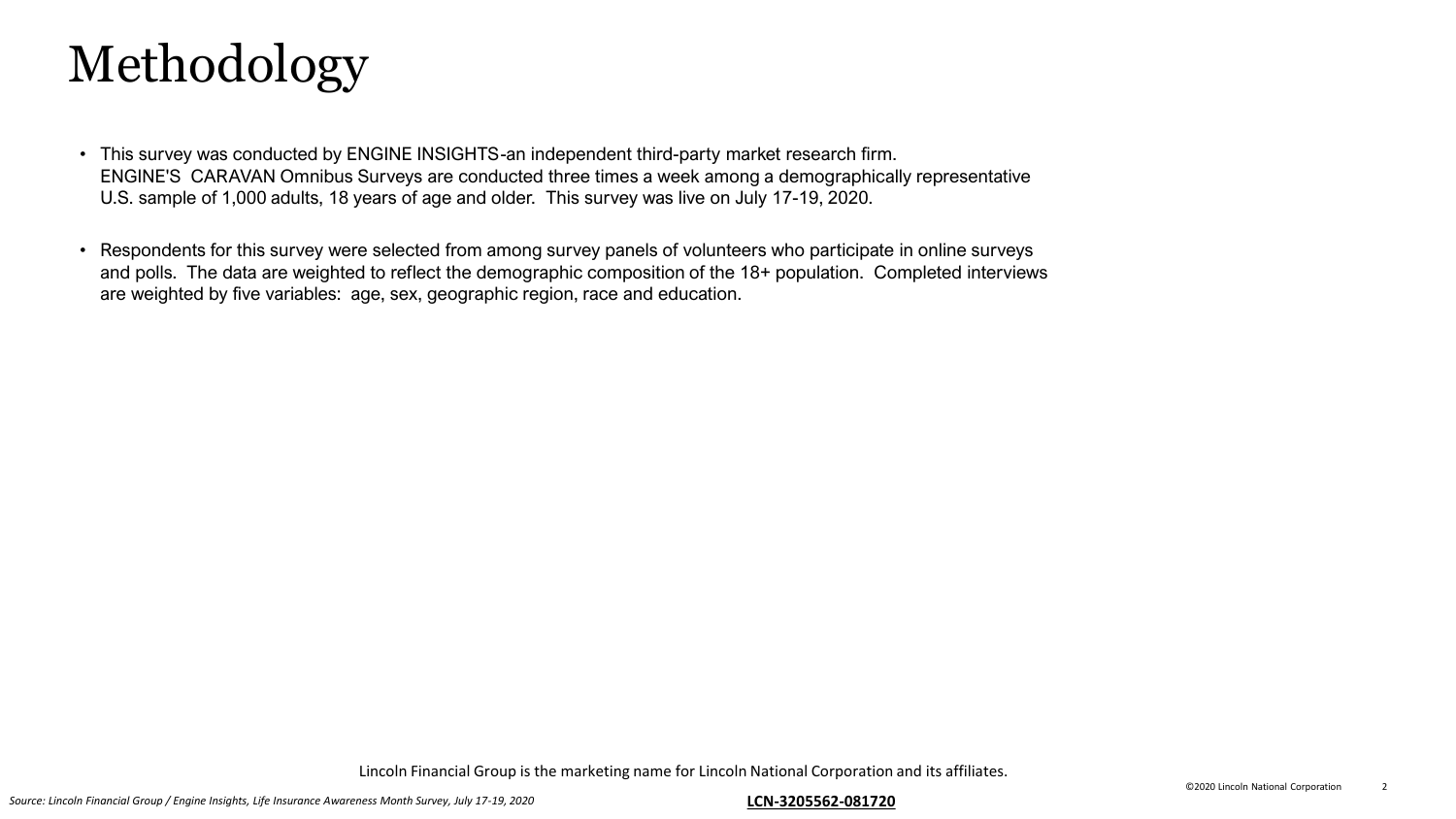### Key Takeaways

### • **Many life insurance owners are reviewing their policies in the wake of the COVID pandemic, but few are making changes.**

- Half of Americans surveyed currently own life insurance policies.
- Among those owners, more than half (55%) reviewed their policies in the wake of the COVID pandemic.
- Although most owners reviewed their policies, only one in three made a change..
	- Top changes included increasing coverage (12%) and updating contact information (11%).
	- 67% made no changes to their policy
- **Death benefits continue to drive life insurance purchasing but living benefits that provide more flexibility to address future needs or emergencies drive likelihood to purchase.**
	- Top reasons for purchasing include covering funeral related expenses (49%) and covering lost income to family if they were to pass away (43%).
	- While death benefits were top reasons to purchase, 45% said they would be more likely to purchase life insurance if it provided more than just death benefit protection, and you could use it for future needs or emergencies while you're alive
- **Digital options increased likelihood to purchase life insurance—especially among younger consumers.**
	- Two out of five Millennials surveyed said they would be more likely to purchase life insurance if they could do so completely electronically
- **More than a third of consumers surveyed think that life insurance is more important to own now, due to the COVID-19 pandemic**
	- As a result of the pandemic, a third of consumers surveyed have or are planning to purchase new/additional life insurance
	- The biggest obstacle indicated to purchasing life insurance is cost (33%), but younger consumers (under age 45) also say that they don't know what type or how much to buy.
	- Another third of consumers say there are no obstacles to purchasing life insurance (32%).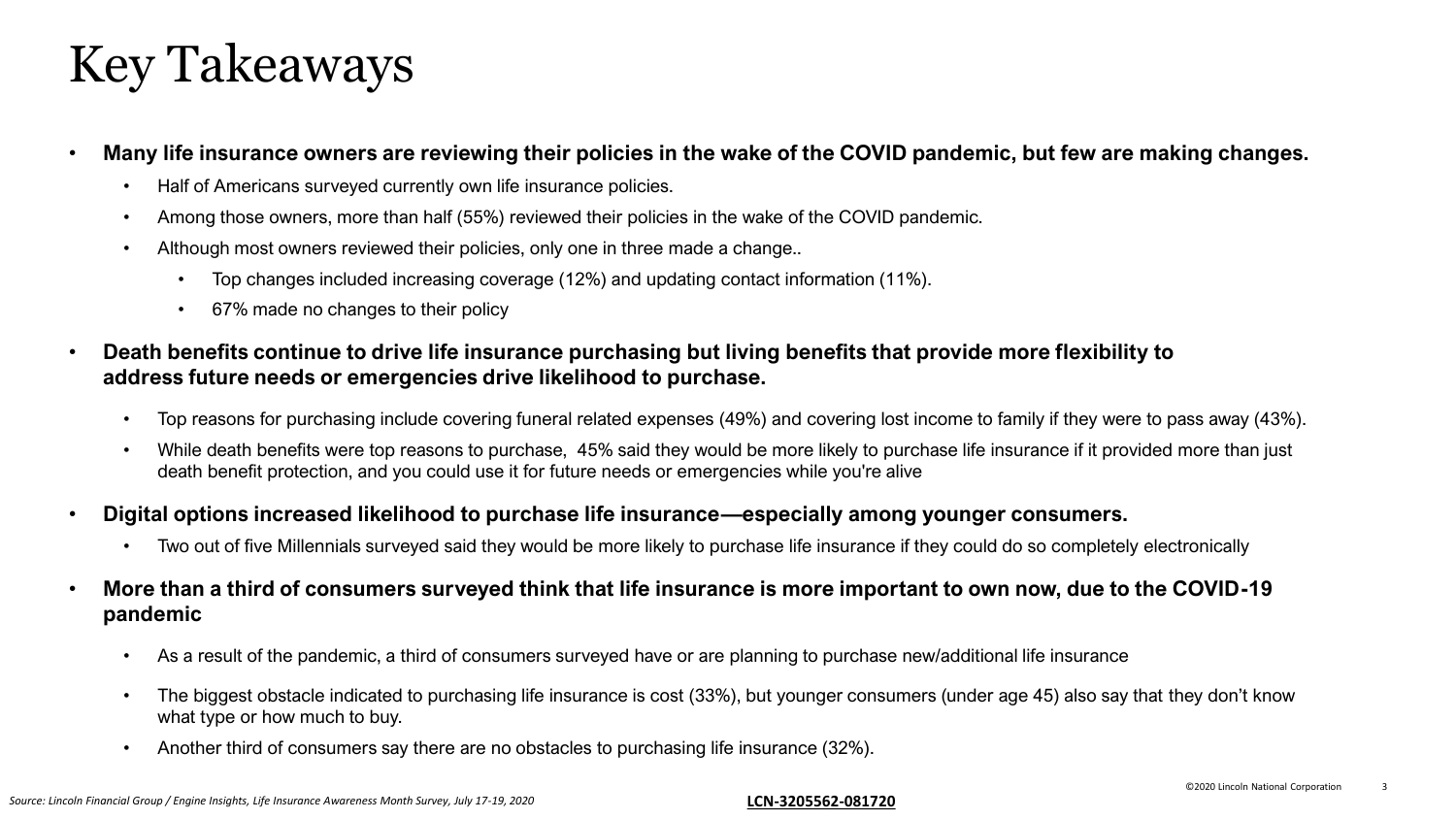### Currently, half of Americans surveyed have life insurance

Do you currently own a life insurance policy?



*[Base = (Total Respondents) Total: N = 1004]*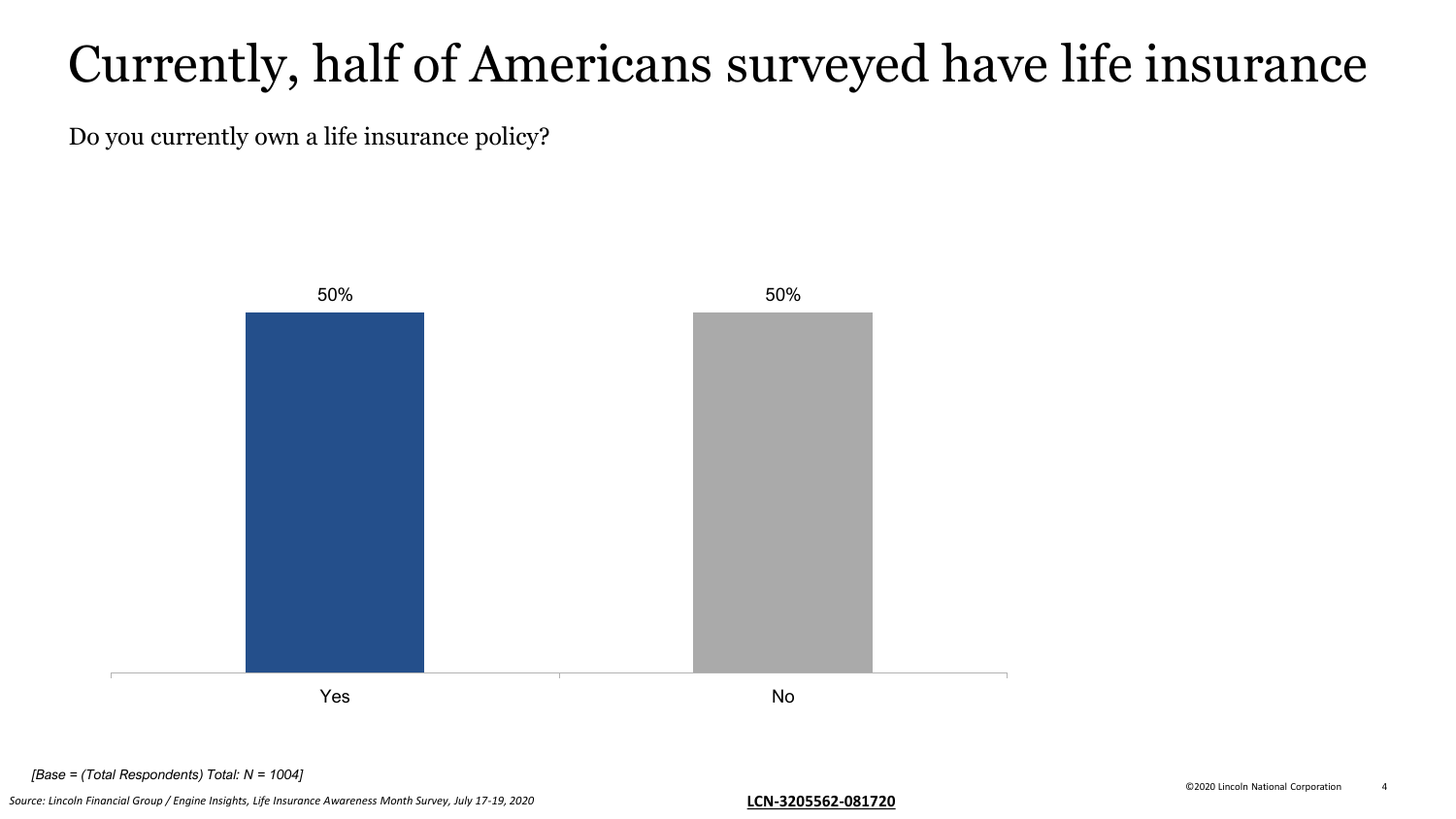### The primary reasons consumers buy life insurance are to cover final expenses and lost income

What are the primary reasons you own life insurance?



*[Base = (Own a life insurance policy) Total: N = 504]*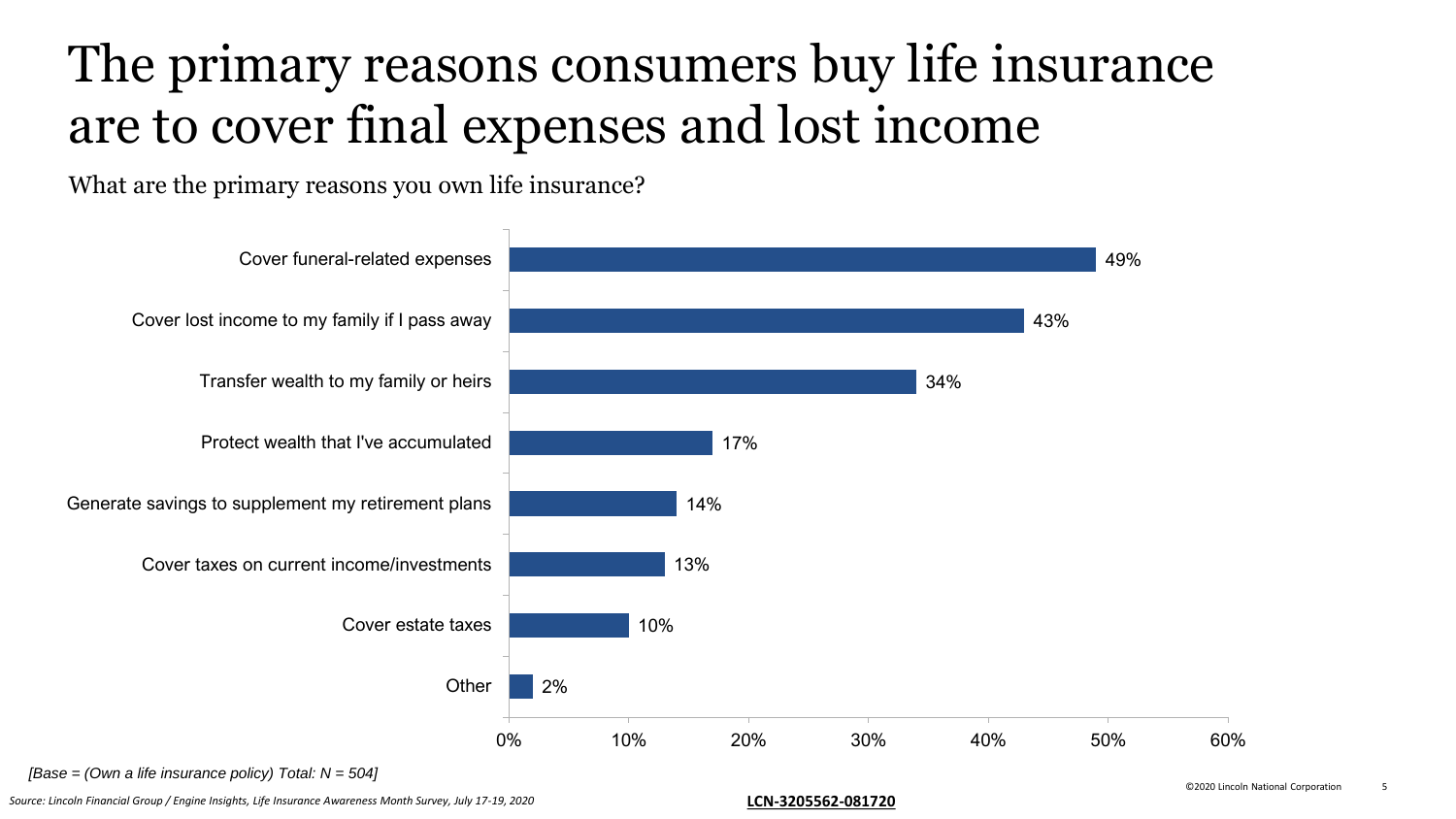### Yet, nearly half say being able to use it for "living benefits" would make them more likely to purchase

| Would you be more likely to purchase new/additional<br>life insurance if                                                           | Yes        | N <sub>0</sub> | I don't know |
|------------------------------------------------------------------------------------------------------------------------------------|------------|----------------|--------------|
| You could do so completely electronically                                                                                          | <b>29%</b> | 46%            | 26%          |
| You could do so without having to complete lab tests<br>as part of the underwriting practice                                       | 35%        | 44%            | 22%          |
| It provided more than just death benefit protection,<br>and you could use it for future needs or<br>emergencies while you're alive | 45%        | 32%            | 23%          |

*[Base = (Total Respondents) Total: N = 1004]* 6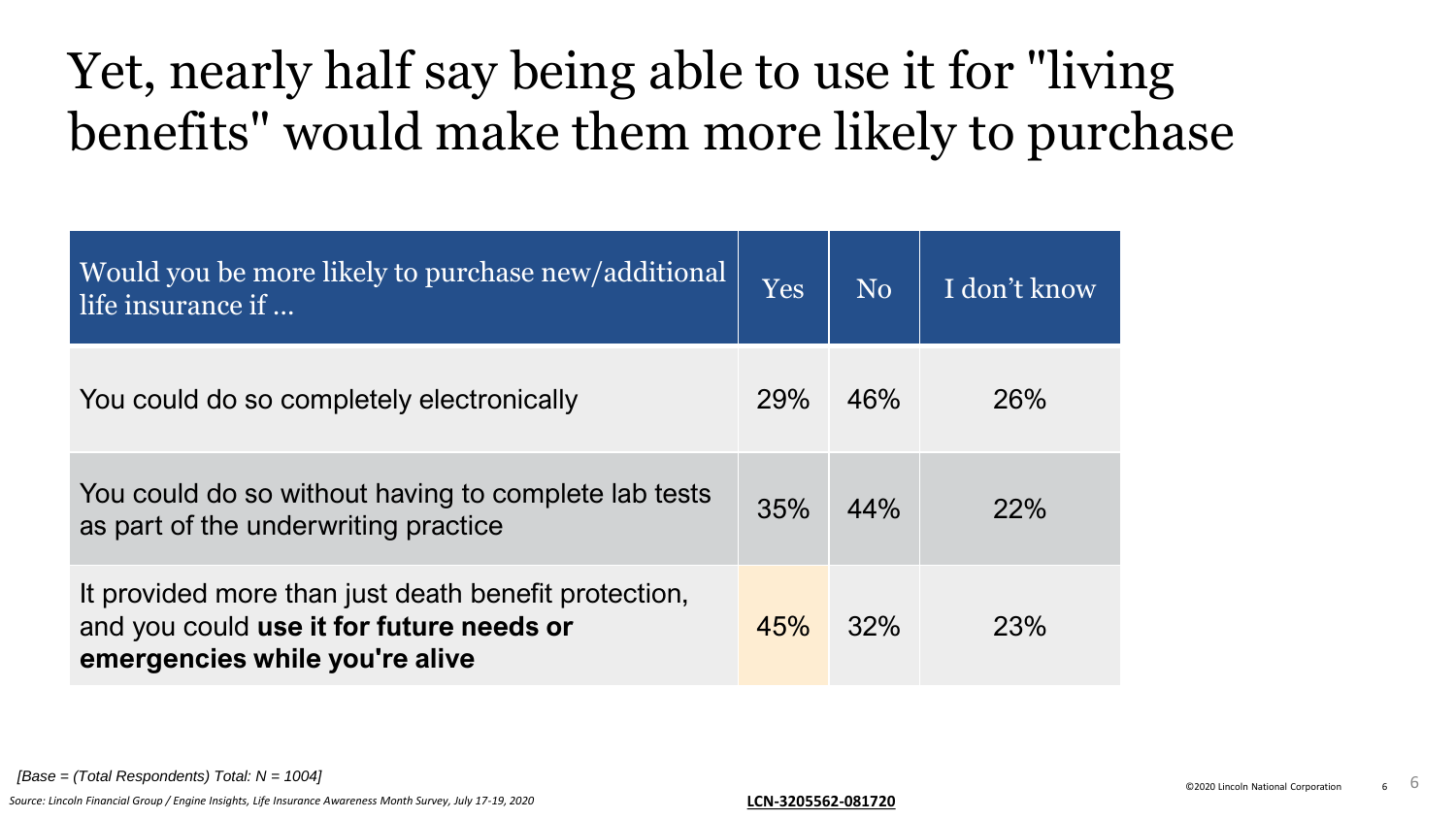### Digital options are more appealing to younger consumers…

with 40% of Millennials surveyed saying they would be more likely to purchase if they could do so completely electronically



*[Base = (Total Respondents) Total: N = 1004]*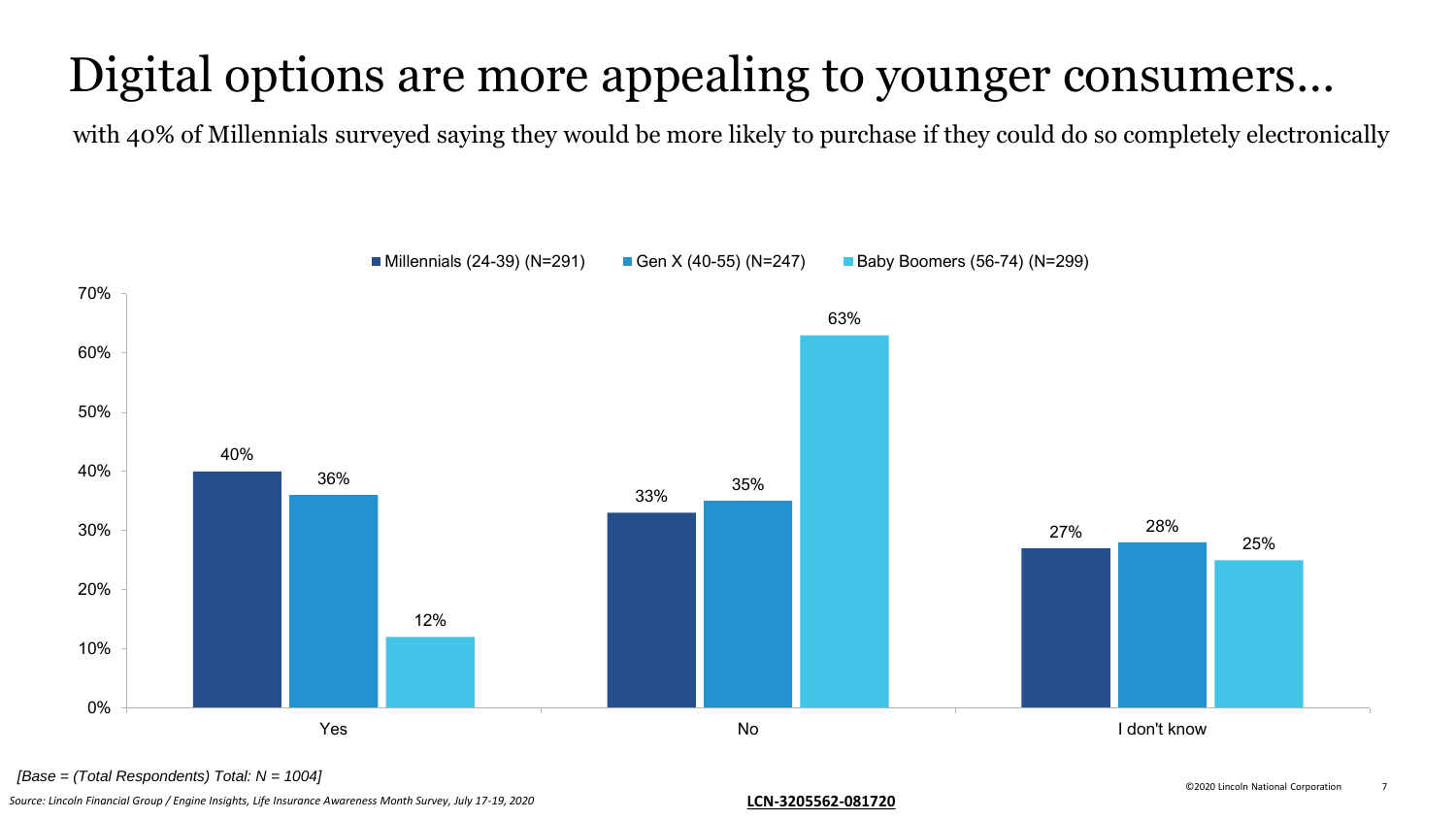# Over half of life insurance owners surveyed reviewed their policies as a result of COVID-19

As a result of the COVID-19 pandemic have you reviewed your life insurance coverage to ensure it's up to date and meeting your needs?



*[Base = (Own a life insurance policy) Total: N = 504]*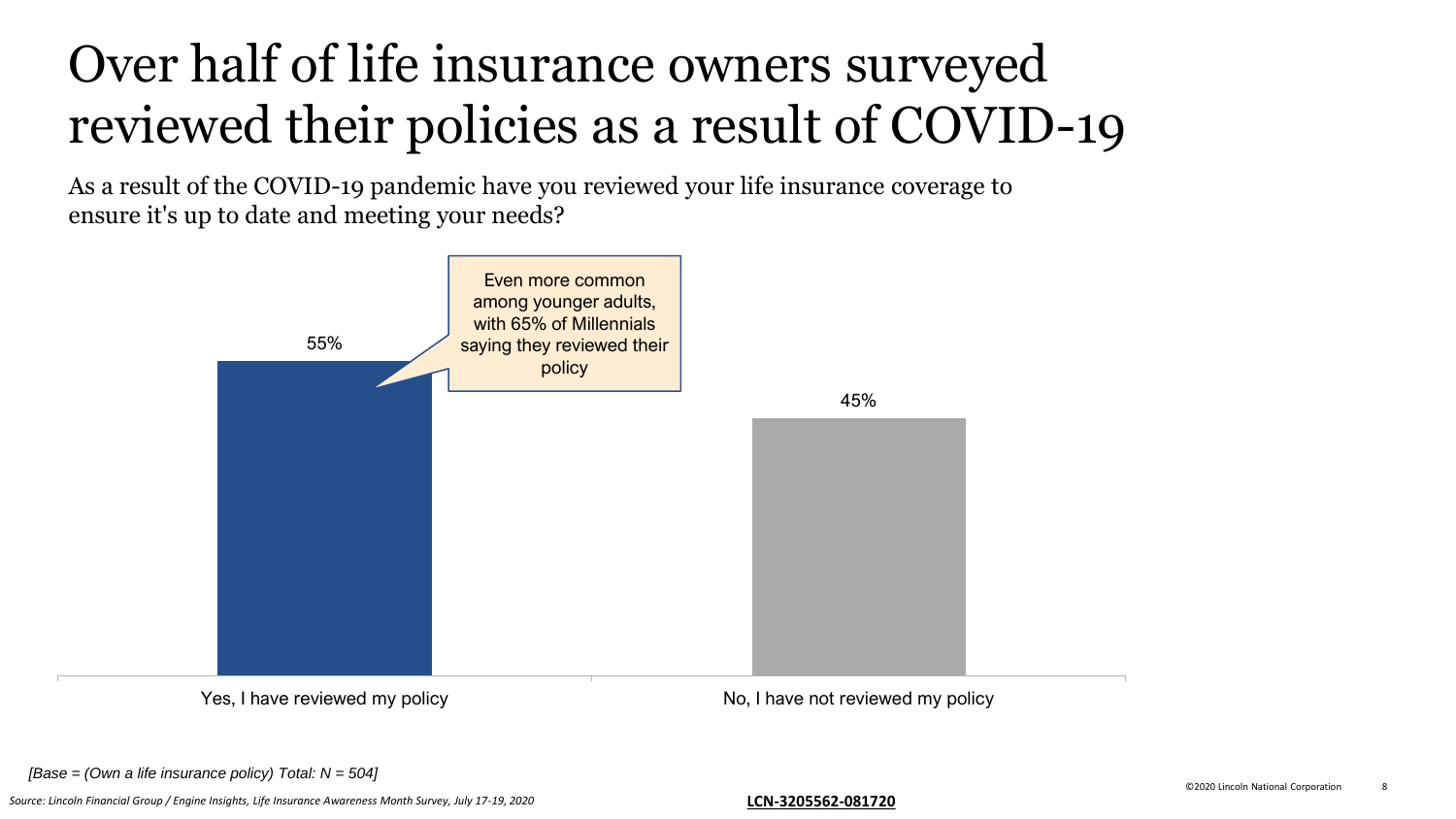### 1 in 3 decided to make some change to their policy

As a result of the COVID-19 pandemic have you made changes to your life insurance policy?



*[Base = (Own a life insurance policy) Total: N = 504]*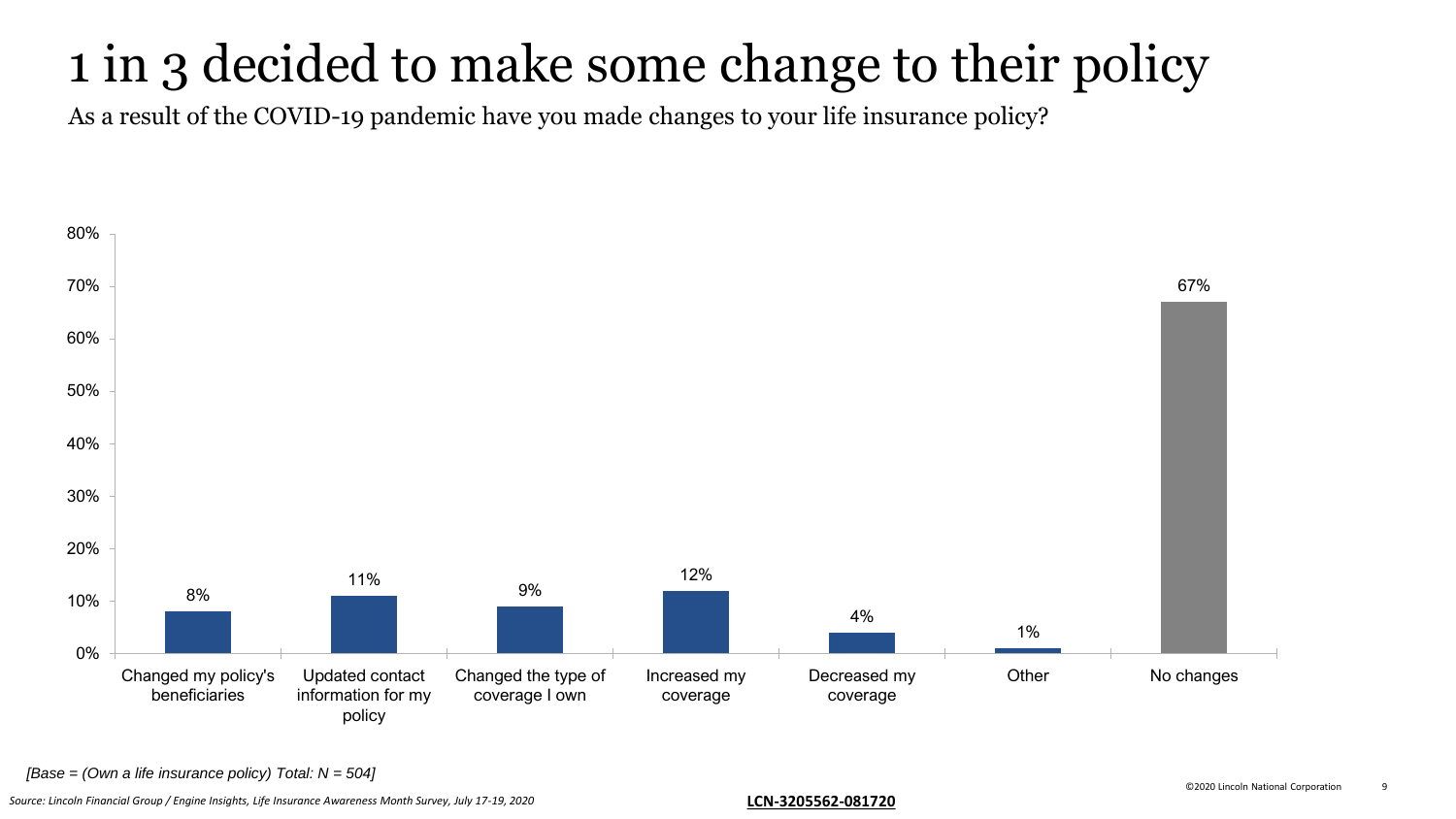# More than a third of consumers surveyed think life insurance is more important as a result of the pandemic

Has the COVID-19 pandemic changed your view on the importance of life insurance?

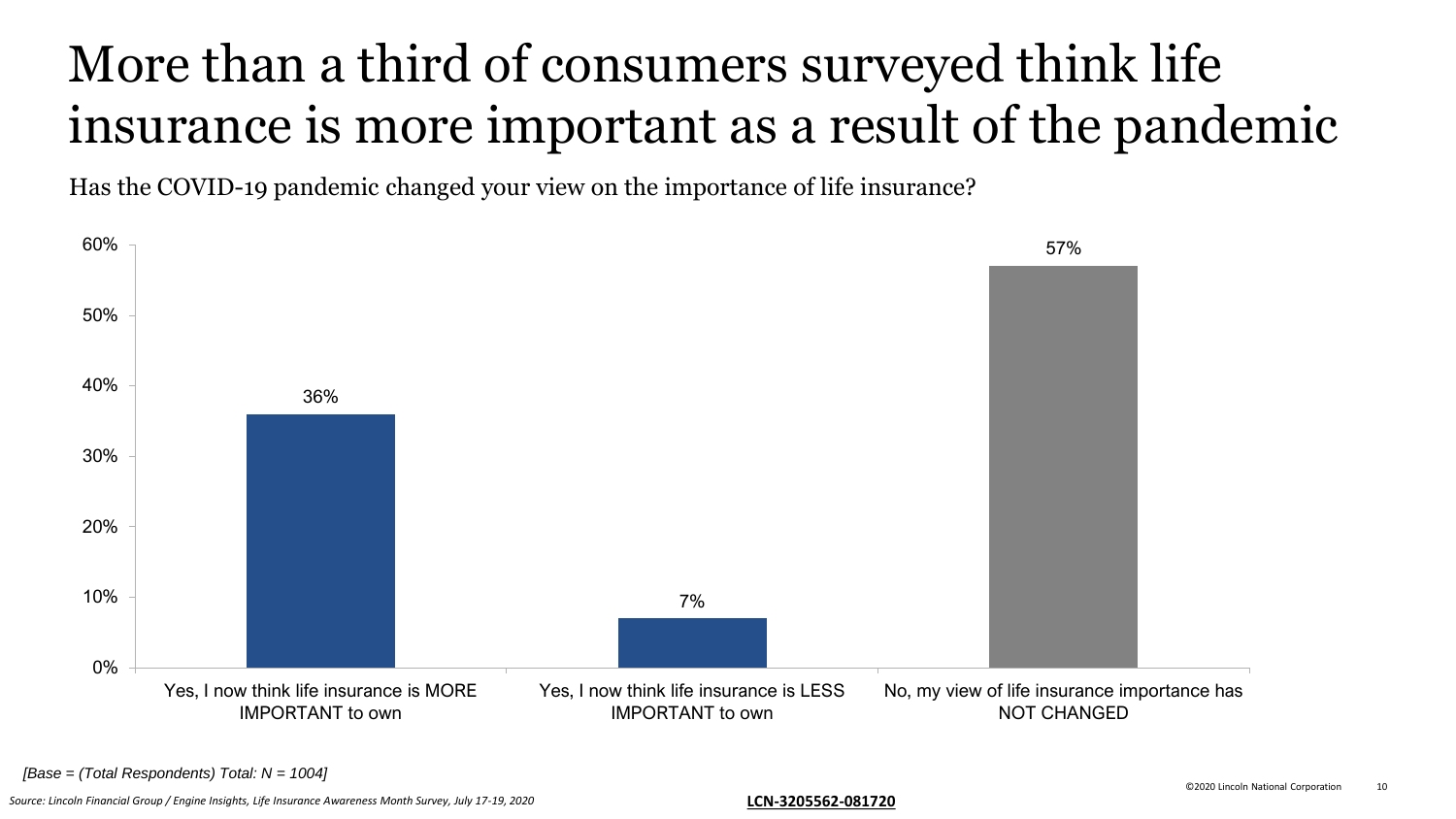### Younger consumers were more likely to purchase or plan to purchase life insurance coverage because of COVID-19

As a result of the COVID-19 pandemic, have you purchased new/additional life insurance coverage?



*[Base = (Total Respondents) Total: N = 1004]*